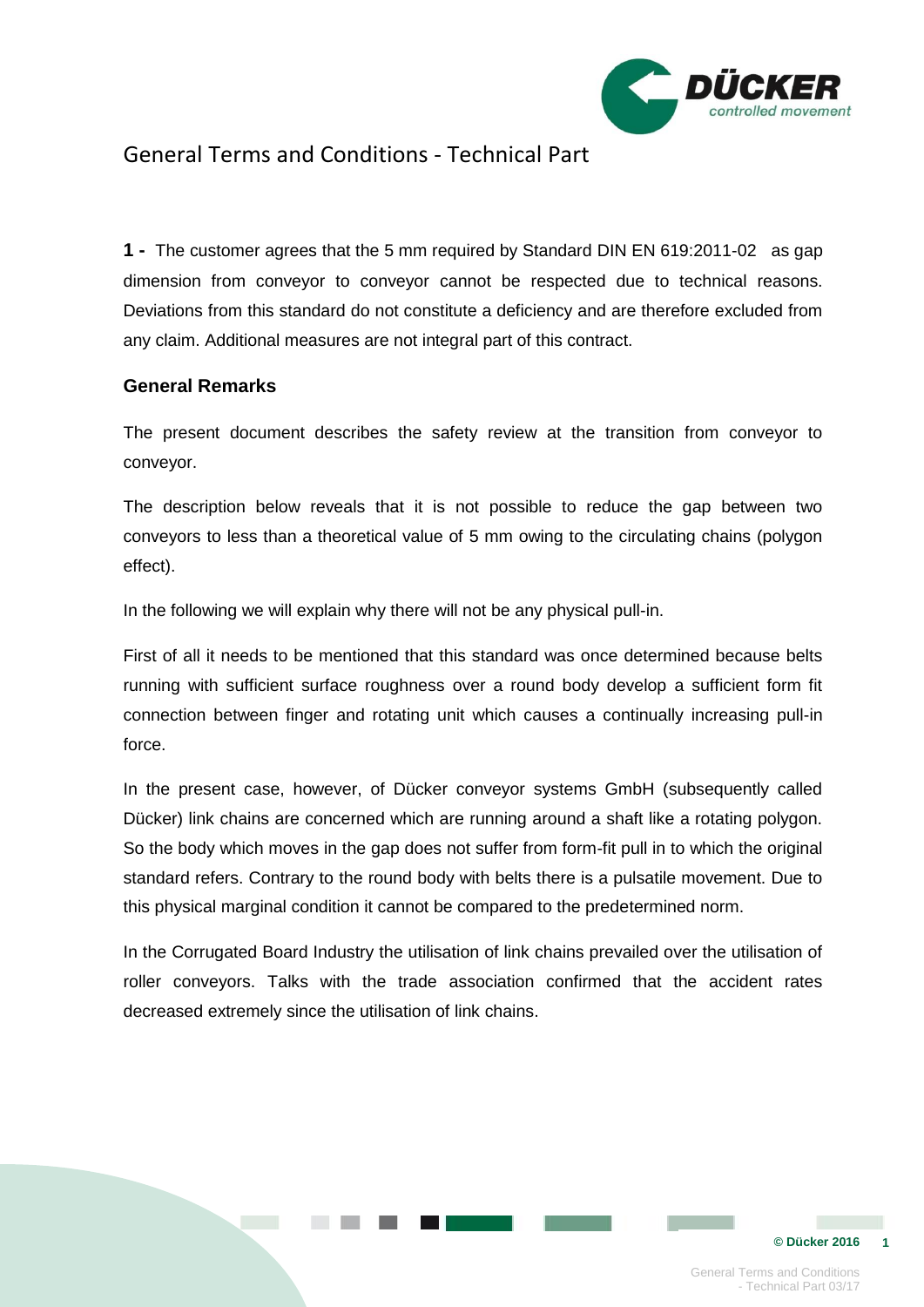

Our operating manuals show clearly that it is as a matter of fact not allowed to access the conveyors with the exception of those that are real working places.

Provided that the Material Handling System is utilized correctly and that the personal protective equipment is used the hazardous zones are low.

There is a regular exchange between the company Dücker and the trade association in order to continuously improve its products and to make them safer.

The plastic chain conveyors of the company Dücker conveyor systems GmbH are no working places that means that nobody shall stay there during operation. Our operating manuals show clearly that it is as a matter of fact not allowed to access the conveyors with the exception of those that are real working places.

Extract of our Operating Instructions:



#### **AWARNING**

**In automatic mode, conveyors start running immediately. There is a risk of collision with the transported material.**

Only instructed persons may work on work stations of the conveyor system.

Works may only be carried out in a safe position.

Any works on signal transmitters during system operation are strictly forbidden.

► After repair works, check the functions of the safety devices.

Additional information is to be found in our documentation.

### **Explanation**

The risk assessment describes referring to the transition point the pull-in point between two conveyors with circular chain.

According to the DIN EN 619 there is the requirement that the gap dimension shall not exceed 5 mm.

General Terms and Conditions - Technical

**2**

 **© Dücker 2016** 

Part 07/16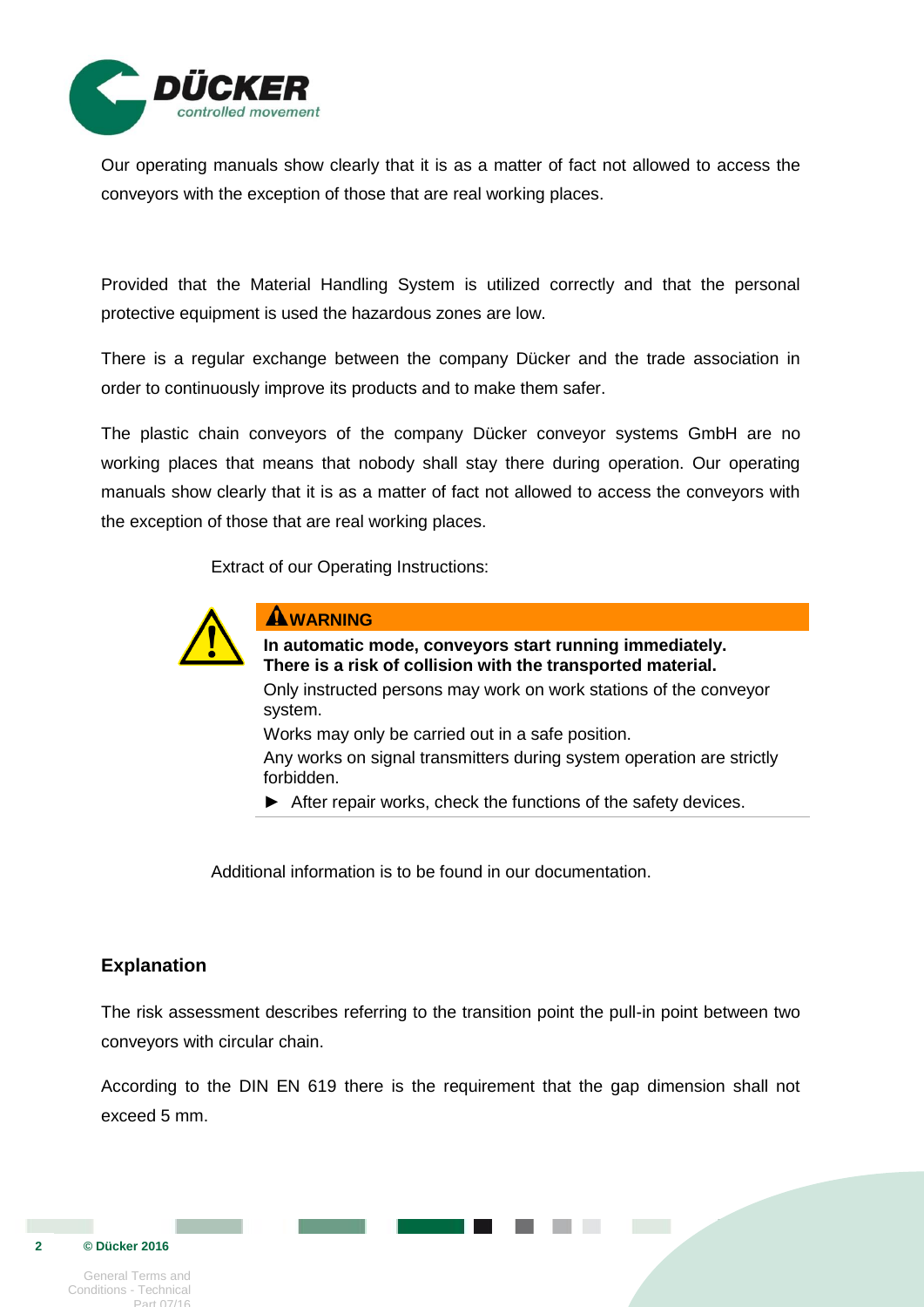

A. The general angle tolerances of conveyors are  $\pm 1.5$  mm according to the conveyor width. Due to this there is a maximum and minimum dimension of  $-3$  mm or  $+3$  mm if two conveyors are put next to each other.

B. The polygon effect of a one inch chain of a reel with a diameter of 60 mm varies at each side around 2,3 mm. Due to this there is a minimum distance of 4,6 mm.

Cumulated the tolerances of angle precision and the polygon effect exceed the required 5 mm.

With regard to designing the transition between two conveyors with one axis-center distance amounts to 88 mm. Due to this we achieve minimum distances between 7,4 and 12 mm. Due to the manufacturing tolerances and the polygon effect as described underneath point A and B the minimum distances vary between 4,4 and 15 mm and are thus extremely above the ones required by the norm DIN EN 619 of 5 mm.





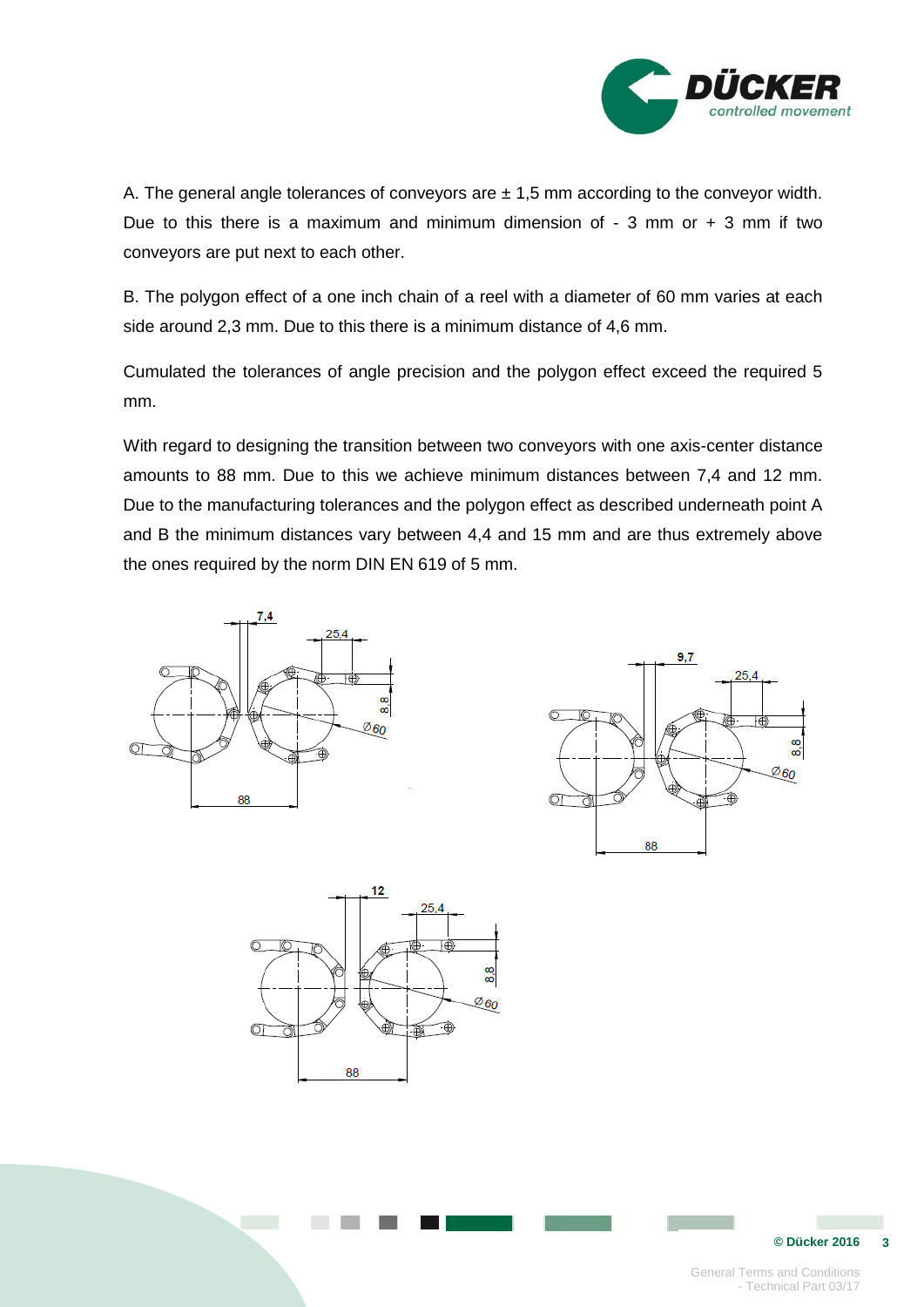

Bumpers such as triangular bodies or intermediate plates are not a designing solution because here we also have a distance that exceeds 5 mm as described underneath A and B.

## **Pull-in tests**

Due to these technical framework requirements Dücker regularly carries out and documents pull-in tests at conveyors.

Instead of a finger Dücker utilizes different objects as replacement object. Synthetical objects such as smooth plastic are used as well as organic objects such as carrots.

The tests are always carried out in a way to ensure that the objects are pushed with pressure into the gap in order to verify if they are pulled- in.

All tests proved that none of the objects neither the organic nor the synthetical even in combination with gloves of different quality (cotton tricot, nylon fine knit with PU-coat, cotton knit with PU-coat) caused a finger to be pulled-in.

#### **Result**

Provided that the conveyors are not operated in opposite direction which is guaranteed due to the control technology there is no pull-in zone but only a pinch point.

Due to the smooth surface of the utilized material (plastic chain) and the polygon effect the "pinch point" has a pulsating movement which does not cause the limbs (for instance finger) to be pulled-in a form-fitting way.

As described above the gap dimension required by the norm cannot be realized in a reasonable technical way due to the technical circumstances. In addition, in the context of risk assessment you do not get performance data relating to "frequency, prevention, gravity" that should have to classify the hazardous situation. It is therefore not absolutely necessary to install a protective element.

General Terms and Conditions - Technical Part 07/16

 **© Dücker 2016** 

**4**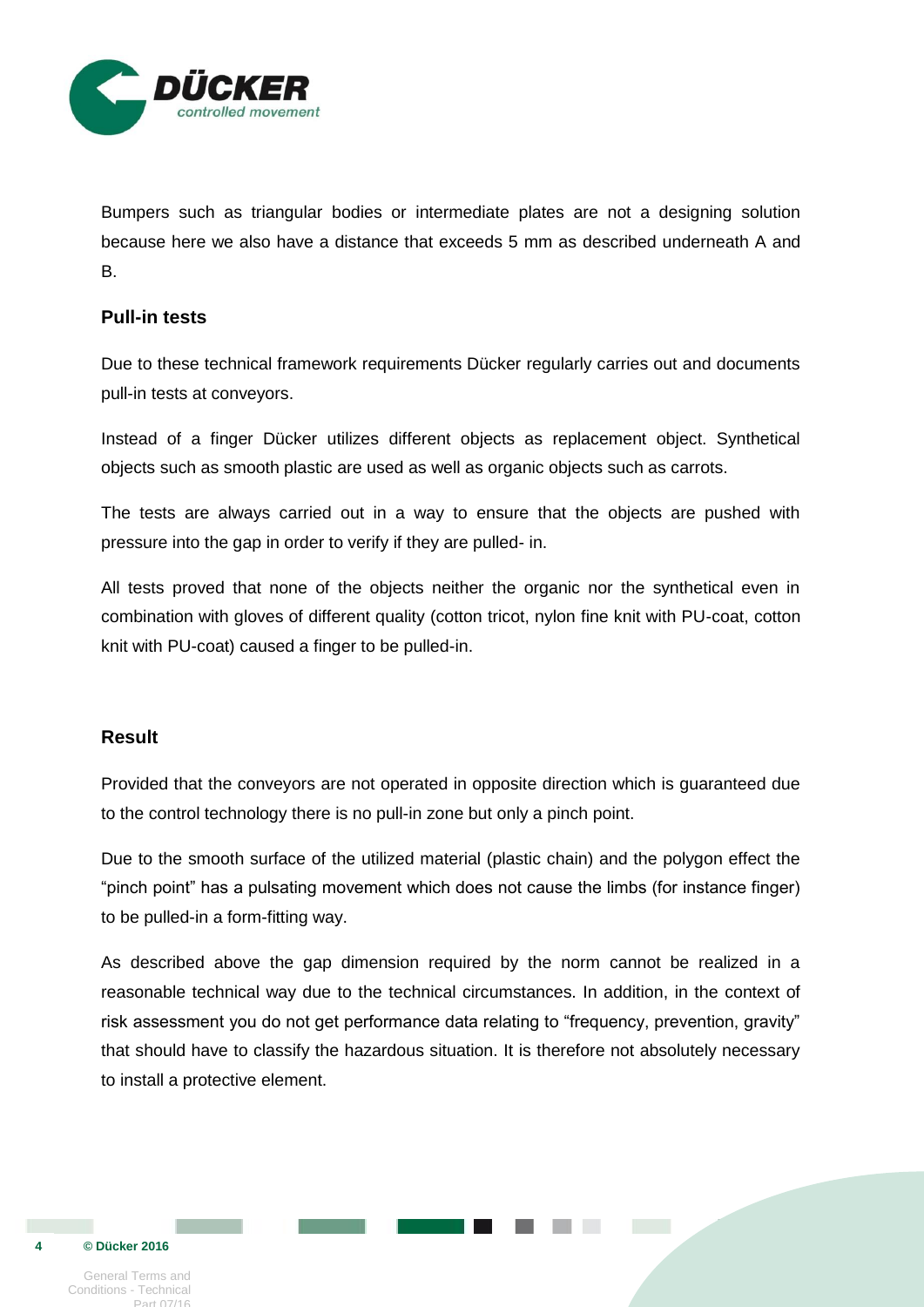

**2 -** The customer acknowledges that the realization of the operating elements complies with the norm DIN EN 60204-1(VDE0113-1):2014-10. This also applies to the selection of the colour code. It complies with the norm. Deviations or interpretations from this norm do not constitute a deficiency and are therefore excluded from any claim.

**3 -** The customer acknowledges that the non-use of error current protect switches is not an infringement of the norm. The technical installations are realized in a way to ensure that the norms DIN VDE 0100-410 and DIN EN 50178 (VDE0160) concerning the utilisation of error current protect switches cannot be applied. At the same time the customer acknowledges that when utilizing frequency converters an appropriate utilisation of error current protect switches is not possible. The non-utilisation of error current protect switches does not constitute a deficiency and is therefore excluded from any claim.

**4 -** The customer acknowledges that the insulation test for the initial installation does not belong to the scope of supply of this quotation. The customer has to explicitly order such an insulation test of the installation in the final state and this order is independent from the proper order. An insulation test in the business rooms of the customer cannot be carried out without the risk of an electro technical damage of the existing components. It is not possible to exclude such a risk of components that are customer property or have been utilized by a customer order or which are during the test in the area of the electrical measurement. We exclude all compensation claims or claims to exchange components or all other claims that have been caused due to the insulation test.

Independently of the costs to order an insulation test the enclosed order form of Dücker conveyor systems GmbH has to be used in any cases.